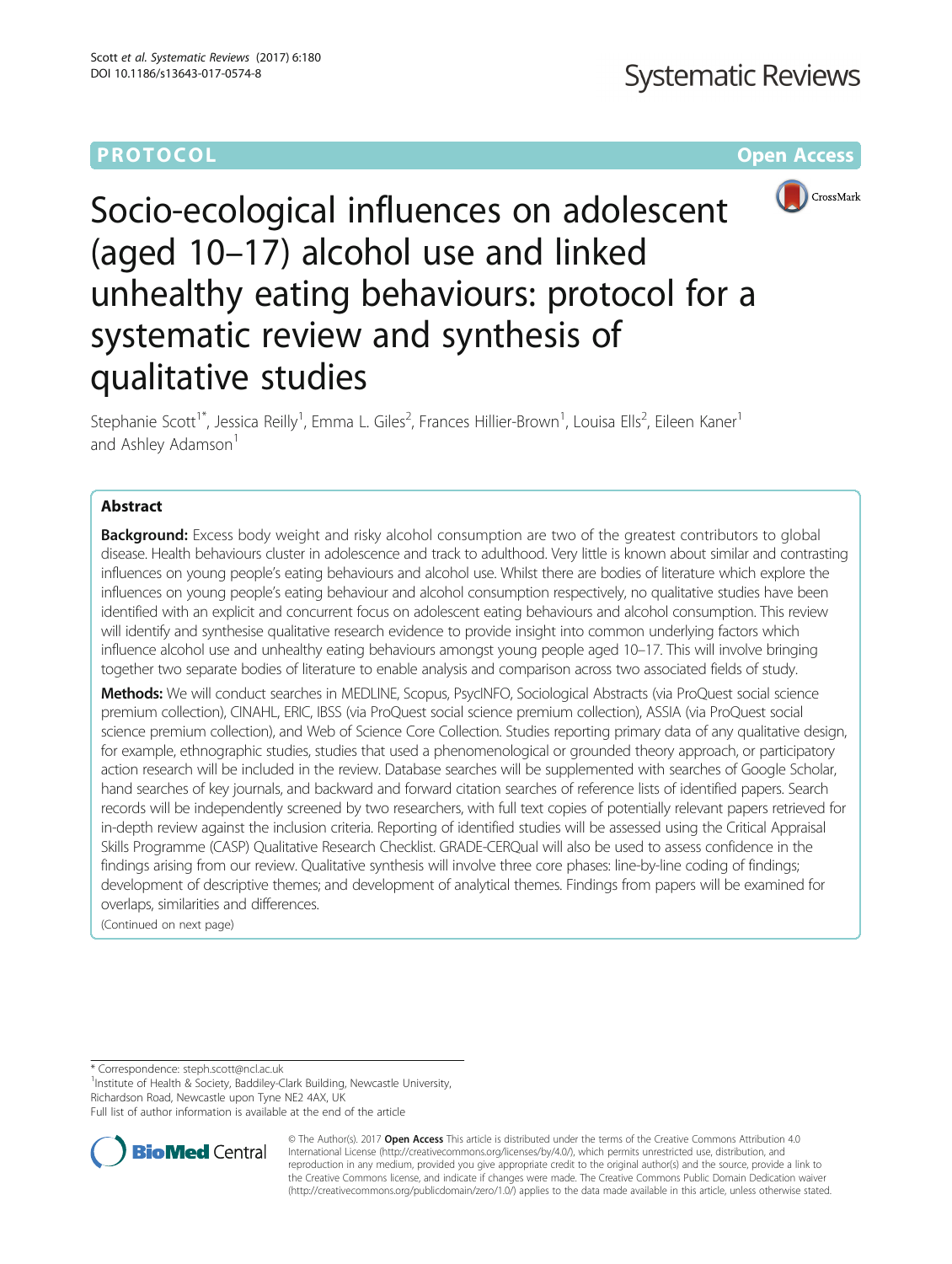#### (Continued from previous page)

**Discussion:** This synthesis will interpret individual studies by identification of second-order constructs (interpretations offered by the original researchers) and third-order constructs (development of new interpretations beyond those offered in individual studies) by way of the development of a 'model structure' of shared influences upon both unhealthy eating behaviours and alcohol use. It is anticipated that this 'model structure' will aid subsequent co-design and piloting of a future intervention to help reduce health risk and social inequalities due to excess weight gain and alcohol consumption.

Systematic review registration: [CRD42017060624.](http://www.crd.york.ac.uk/PROSPERO/display_record.asp?ID=CRD42017060624)

**Keywords:** Adolescent, Eating, Alcohol use, Qualitative research, Systematic review

## Background

Excess body weight and heavy alcohol consumption are two of the greatest contributors to global disease burden in high-income countries [\[1](#page-6-0), [2\]](#page-6-0) and are amongst the most well-established preventable causes of cancers including breast, liver, kidney, bowel, mouth, throat, and prostate [[3](#page-6-0), [4](#page-6-0)]. Being overweight and/or obese accounts for 5% of deaths worldwide [\[2\]](#page-6-0) and is responsible for raising the risk of chronic diseases such as diabetes and cardiovascular diseases [\[5](#page-6-0)]. Heavy alcohol consumption contributes to over 200 disease and injury conditions and is responsible for almost 6% of world deaths [\[1](#page-6-0)]. Risky or heavy alcohol use is the leading cause of death and disability adjusted life years in both 15–19-year-olds and 20–24-year-olds globally [[6\]](#page-6-0). Rates of liver disease are linked to both alcohol use and obesity and they are rising rapidly in the UK [[7, 8](#page-6-0)], particularly in those aged below 44 years [\[7](#page-6-0)]. Over the past 30 years, the UK has seen a fourfold increase in liver disease mortality, and it is now the third most common cause of premature death, with 62,000 years of working life lost each year [[9\]](#page-6-0). Most of these deaths are alcohol-related [[10](#page-6-0)]. However, non-alcohol fatty liver disease (NAFLD) is becoming increasingly common, and it is now the most prevalent liver disorder in children and young adults with overall prevalence of between 2.6 and 9.8% in overweight individuals which rises to between 42 and 77% in those who are obese [[9\]](#page-6-0). In addition, it has been shown that the combination of a raised body mass index (BMI) and heavy alcohol consumption can result in an intensified interaction creating a steeply elevated risk of liver disease in men and women [[11\]](#page-6-0) and that heavy drinking is associated with greater waist-hip ratio in mid-life even when taking other lifetime influences into account [[12](#page-6-0)].

Research on reducing excess body weight or heavy alcohol consumption typically occurs in isolation, or as part of non-specific multiple behaviour change interventions. However, strategies to jointly reduce alcohol consumption and address levels of overweight or obesity may produce greater health gains, and be a more efficient use of resources, than initiatives directed towards each pattern alone [\[11](#page-6-0)]. As such, understanding the relationship between these behaviours in order to develop intervention pathways is a global public health priority [[11\]](#page-6-0), particularly amongst younger people [[13\]](#page-6-0). Adverse health behaviours begin to cluster during adolescence [[14\]](#page-6-0), and excess body weight and risky drinking have both been demonstrated to track into and throughout adulthood [[15](#page-6-0)–[17](#page-6-0)]. Consequently, there is a strong rationale to intervene with young people early, before these behaviour patterns become fully entrenched habits which lead to poorer health and social outcomes later in life.

Many eating rituals have become strongly linked to the use of alcohol and vice versa, for instance salty snacks are often sold in public drinking venues and there is a popular concept of drinking alcohol with dinner, eating and drinking at parties or social gatherings and visiting fast food outlets after an evening out at drinking establishments [[18\]](#page-6-0). Indeed, it has been suggested that unhealthy food choices are more likely to be made during and directly after a period of prolonged alcohol consumption [[18\]](#page-6-0) which could be due, at least in part, to the disinhibiting effect of alcohol which is a psychoactive substance that can alter usual behaviour. However, there are key differences when thinking about eating and unhealthy drinking behaviour. All individuals need to eat to survive, whilst many individuals choose to drink alcohol because it is perceived to be a pleasurable component of social life. Further, whilst alcohol contains energy, it is a nutritionally poor food source and does not stimulate satiety [\[19\]](#page-6-0). This may make it more likely for alcohol calories to be consumed in addition to energy intake from food.

Epidemiological data suggest that energy intake from alcohol, type of beverage and drinking pattern (i.e. high volume, high frequency) are associated with excess body weight and weight gain amongst adults [[19](#page-6-0), [20\]](#page-6-0). Few studies have explored this relationship amongst young people. Those that do are predominantly quantitative and conducted with young adults (18+) in US college settings. These studies have shown a positive association between being overweight and/or obese and alcohol consumption, particularly amongst females [\[21](#page-7-0), [22](#page-7-0)], and highlighted a conflict for some individuals between a wish to stay slim and also to drink alcohol as part of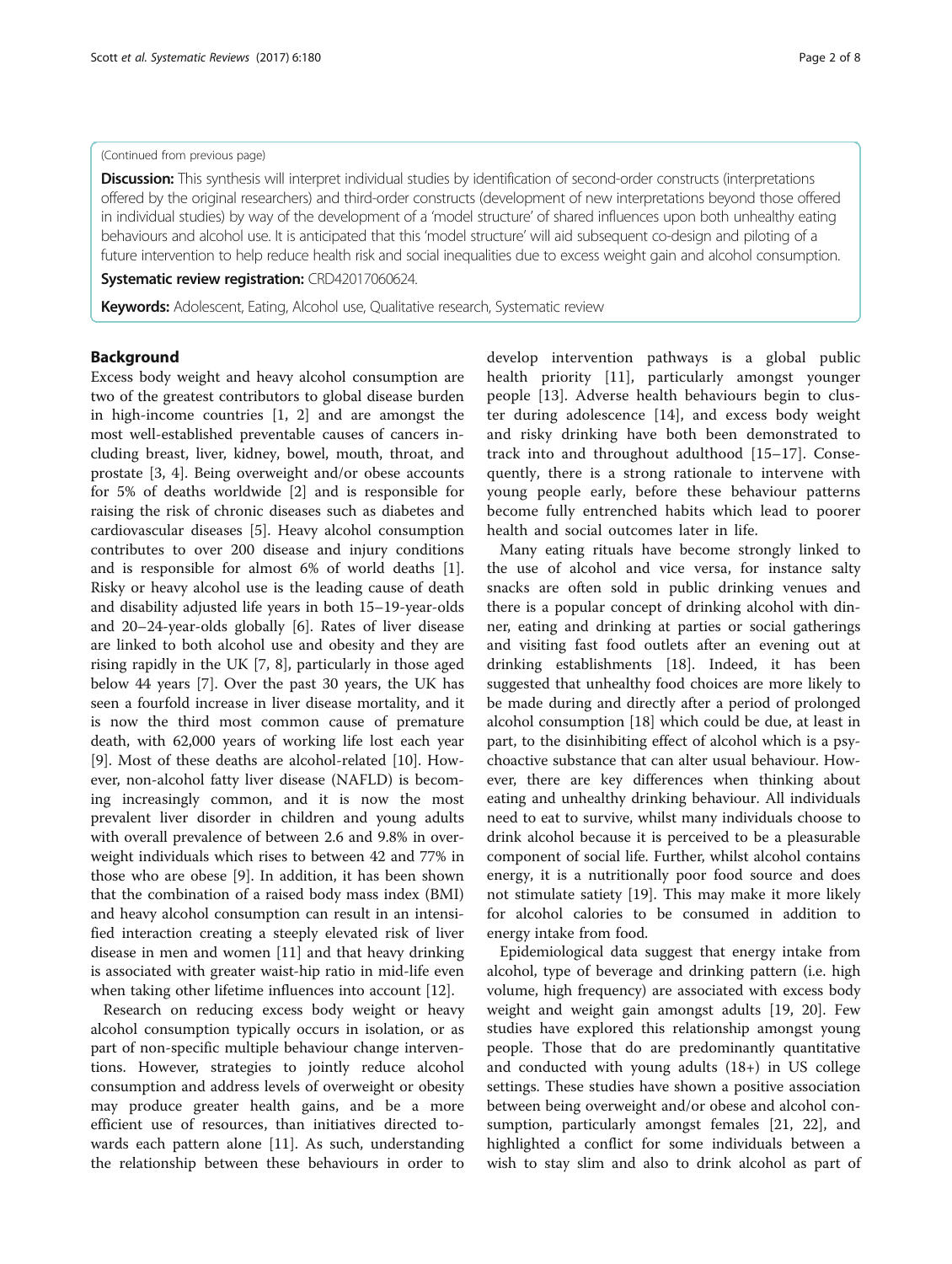developing a social identity [\[23](#page-7-0)–[25\]](#page-7-0). Furthermore, there have been some reports of individuals choosing not to eat prior to socialising, so that they can drink alcohol and avoid weight gain; a phenomenon that has been termed 'drunkorexia' [\[23](#page-7-0)]. This increases the likelihood of intoxication, where blood alcohol levels rise sharply and affect the brain and subsequent behaviour, which steeply increases the risk of acute harm from drinking.

Little more is known about young people's (under the age of 18) perspectives on the relationship between alcohol consumption and unhealthy eating behaviour, i.e. patterns of food choice or behaviours that lead to adverse health outcomes, such as snacking, eating energy-rich or high-sugar foods or avoiding eating so that alcohol calories do not lead to weight gain. It is increasingly recognised that health-promoting interventions must acknowledge social and emotional needs [[26](#page-7-0), [27\]](#page-7-0) as well as focus on reducing health risks. Recent work has begun to investigate wider socio-cultural drivers of drinking and eating behaviour in early adolescence [[28](#page-7-0), [29\]](#page-7-0) but this needs to extend to an understanding of co-occurring health behaviours in adolescence and early adulthood. Whilst there are bodies of literature which explore the influences on young people's eating behaviour and alcohol consumption respectively, scoping searches of ProQuest, Web of Science, the Joanna Briggs Institute (JBI) Library, Cochrane Library and PROSPERO identified no qualitative studies with an explicit and concurrent focus on adolescent eating behaviours and linked alcohol consumption and no existing systematic reviews on this topic. There are emotional, social and symbolic benefits of health risk behaviours for young people, which appear to cut across both food and alcohol consumption practices including perceptions of pleasure, distinction and identity or social status [[26](#page-7-0), [27](#page-7-0), [30](#page-7-0)–[32\]](#page-7-0). Further, food and alcohol consumption takes place within a wider social context which can adversely shape behaviour. These are sometimes described as the 'foodscape' or 'obesogenic' and 'intoxigenic' environments, where physical, urban spaces come together with social, cultural and commercial influences to shape behaviour but are not always consciously recognised as doing so [\[33](#page-7-0)–[39](#page-7-0)]. Interpersonal ties, such as peer and family networks, have also been shown in qualitative studies to influence both alcohol use and eating behaviour [\[40](#page-7-0)–[43](#page-7-0)], likewise socio-economic status and austerity [[44](#page-7-0)–[46\]](#page-7-0).

Most existing reviews answer a very specific question, such as alcohol industry efforts to influence alcohol marketing policy [[47](#page-7-0)], or synthesise quantitative rather than qualitative research, or a combination of the two [[48, 49\]](#page-7-0). Therefore, it was not deemed appropriate to synthesise from these reviews as a 'review of reviews'. Thus, this synthesis will involve bringing together two separate bodies of literature in order to make inferences about factors that might influence people amongst whom these behaviours co-occur. In doing so, it is our intention to capitalise on what is known from independent streams of research, enabling analysis and comparison across two associated fields of study. Guided by the approach suggested by the EPPI-Centre (IoE, London), the systematic review proposed here will address this evidence gap by reviewing and synthesising qualitative research evidence to provide insight into common underlying factors which influence alcohol use behaviour and eating behaviour amongst young people aged 10–17. Relevant qualitative synthesis techniques, an approach increasingly adopted in reviews of qualitative health research, will be used to develop a model structure, or typology, of overlapping and contrasting influences across both consumption behaviours, which can be used to inform subsequent exploratory work and co-design of tailored, dual-focused interventions with young people.

#### Research question

Our primary objective is to examine young people's (aged 10–17) perspectives on socio-cultural, interpersonal and structural influences upon unhealthy eating behaviours or alcohol use by synthesising data from qualitative research evidence, in order to make inferences about factors that might influence people amongst whom these behaviours co-occur and to develop a model structure of common underlying influences which cut across unhealthy eating behaviours and alcohol use amongst young people.

# Methods

### Study registration

The review will be carried out following established criteria for the good conduct and reporting of systematic reviews [[50\]](#page-7-0) and reporting will adhere to Preferred Reporting Items for Systematic Reviews and Meta-Analyses (PRISMA) statement guidelines [[51](#page-7-0)]. The review will be structured according to the reporting guidelines for synthesis of qualitative studies (the ENTREQ statement) [[52](#page-7-0)]. This protocol was structured according to the Preferred Reporting Items of Systematic Reviews and Meta-Analyses Protocol (PRISMA-P) guidelines [[53](#page-7-0)] (see Additional file [1](#page-6-0)) and is registered with the PROSPERO International Prospective Register of Systematic Reviews (Ref: CRD42017060624).

#### Search strategy

The search strategy has been split into five core concepts in accordance with the SPIDER tool [[54](#page-7-0)] which is deemed an appropriate approach for qualitative evidence reviews (see Table [1](#page-3-0)). The concepts of 'design' and 'research' type will be combined to maximise yield of qualitative literature. A three-step search strategy will be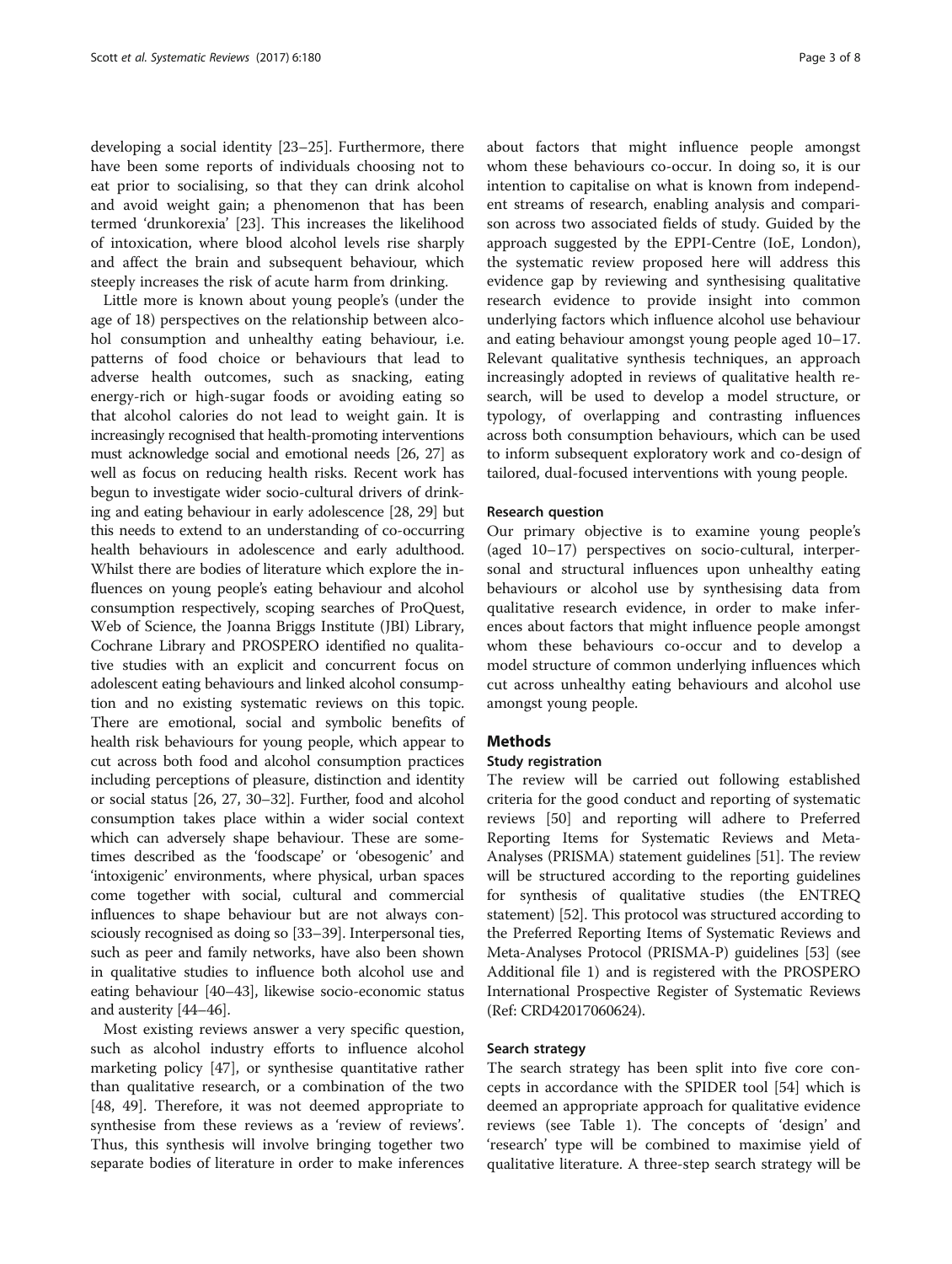<span id="page-3-0"></span>Table 1 Review concepts and associated search terms

| SPIDER concept                                                                   | Search terms                                                                                                                                                                                                                                                                                                                                                                                                                                                                                                                                                                                                                                                                                                                                                                                                                                                                                                                                                                                                                     |
|----------------------------------------------------------------------------------|----------------------------------------------------------------------------------------------------------------------------------------------------------------------------------------------------------------------------------------------------------------------------------------------------------------------------------------------------------------------------------------------------------------------------------------------------------------------------------------------------------------------------------------------------------------------------------------------------------------------------------------------------------------------------------------------------------------------------------------------------------------------------------------------------------------------------------------------------------------------------------------------------------------------------------------------------------------------------------------------------------------------------------|
| S-Sample: young people                                                           | Child OR children OR adolescent OR youth OR young people OR young person OR young<br>adult OR kid OR teenager OR under-age OR student                                                                                                                                                                                                                                                                                                                                                                                                                                                                                                                                                                                                                                                                                                                                                                                                                                                                                            |
| PI-Phenomenon of interest: alcohol consumption<br>OR unhealthy eating behaviours | Alcohol drinking OR alcoholic beverages OR alcoholic intoxication OR alcohol consumption<br>OR alcohol misuse OR alcohol abuse OR alcohol use OR risky drinking OR excessive drinking<br>OR problem drinking OR binge drinking OR hazardous drinking OR unsafe drinking OR<br>unhealthy drinking OR drunk OR eating behaviour OR unhealthy eating OR unhealthy diet<br>OR food choice OR food preferences OR food habits OR food intake OR feeding behaviour<br>OR energy intake OR fast foods OR carbonated beverages OR obesity OR overweight OR<br>overnutrition OR overeat OR over-eat OR excess weight OR body size OR body mass OR body<br>weight OR diet OR nutrition OR underweight OR undereat OR under-eat OR undernutrition<br>OR fruit OR vegetable OR portion OR serving OR junk food OR fast food OR processed food<br>OR calorie-dense OR calories OR convenience food OR dietary fat OR dietary sugar OR dietary<br>salt OR fizzy OR sugary OR snack OR takeaway OR takeout OR carry-out OR frozen OR ready-meal |
| D-Design: qualitative research                                                   | Interview OR grounded theory OR ethnography OR interpretative phenomenological analysis OR<br>phenomenology OR focus group OR content analysis OR thematic analysis OR constant<br>comparative OR participant observation OR narratives OR field notes                                                                                                                                                                                                                                                                                                                                                                                                                                                                                                                                                                                                                                                                                                                                                                           |
| E-Evaluation: experience                                                         | perceive OR perception OR perspective OR view OR experience OR attitude OR belief OR opinion<br>OR feel OR know OR understand                                                                                                                                                                                                                                                                                                                                                                                                                                                                                                                                                                                                                                                                                                                                                                                                                                                                                                    |
| R-Research type: qualitative and mixed<br>methods                                | Qualitative OR qualitative analysis OR qualitative research OR mixed methods                                                                                                                                                                                                                                                                                                                                                                                                                                                                                                                                                                                                                                                                                                                                                                                                                                                                                                                                                     |

undertaken. A scoping search of MEDLINE and CINAHL will be used to identify keywords and phrases in the paper title and abstract and MeSH/thesaurus terms used to index relevant articles. A second search using identified keywords and thesaurus terms will subsequently be undertaken across all included databases. Thesaurus terms will be translated and truncated as appropriate across databases. The following databases will be searched: MEDLINE, Scopus, PsycINFO, Sociological Abstracts (via ProQuest social science premium collection), CINAHL, ERIC, IBSS (via ProQuest social science premium collection), ASSIA (via ProQuest social science premium collection), and Web of Science Core Collection.

A sample search strategy for MEDLINE is presented in Table [2](#page-4-0). Finally, electronic searches will be supplemented with the following: reference checking of the bibliographies of included studies and key review articles; hand-searching of journals identified as providing the highest yield of references; searches of Google Scholar and topic relevant websites; reference lists already held by reviewers; contact with key researchers in the field.

# Inclusion and exclusion criteria

Inclusion criteria:

• Studies reporting primary data of any qualitative design, for example, ethnographic studies, studies that used a phenomenological or grounded theory approach, or participatory action research. Mixed method studies will be considered eligible if findings from qualitative study components are

reported in full and can be distinguished from other findings.

- Studies published in English only and from 2006 onwards. This date limit is intended to minimise outdated findings and reflects limited time/resources for the review. It is acknowledged that this decision carries with it a risk of bias.
- Studies that explore the views of young people on factors which shape their eating behaviours or alcohol consumption.
- Studies of individual or groups of young people aged 10–17 (inclusive). This will be determined using age range or mean age at interview. For longitudinal studies, this will be age at recruitment and/or first interview. If results are analysed separately for groups of different ages, and studies include younger children or participants aged 18 or more, only data relating to those aged 10–17 will be extracted. If this data cannot be distinguished from other findings, the study will be excluded. We are particularly interested in exploring the experiences of different socio-demographic groups for example, by age, gender, ethnicity, economic status, or sexual orientation.

# Exclusion criteria:

- Unpublished data, abstracts, conference proceedings, and studies including no primary evaluation data (e.g. protocols, editorials, reviews).
- Studies that used self-report or researcheradministered surveys, including those which attempt to analyse data from open-ended questions, as the sole method of data collection, as it is felt that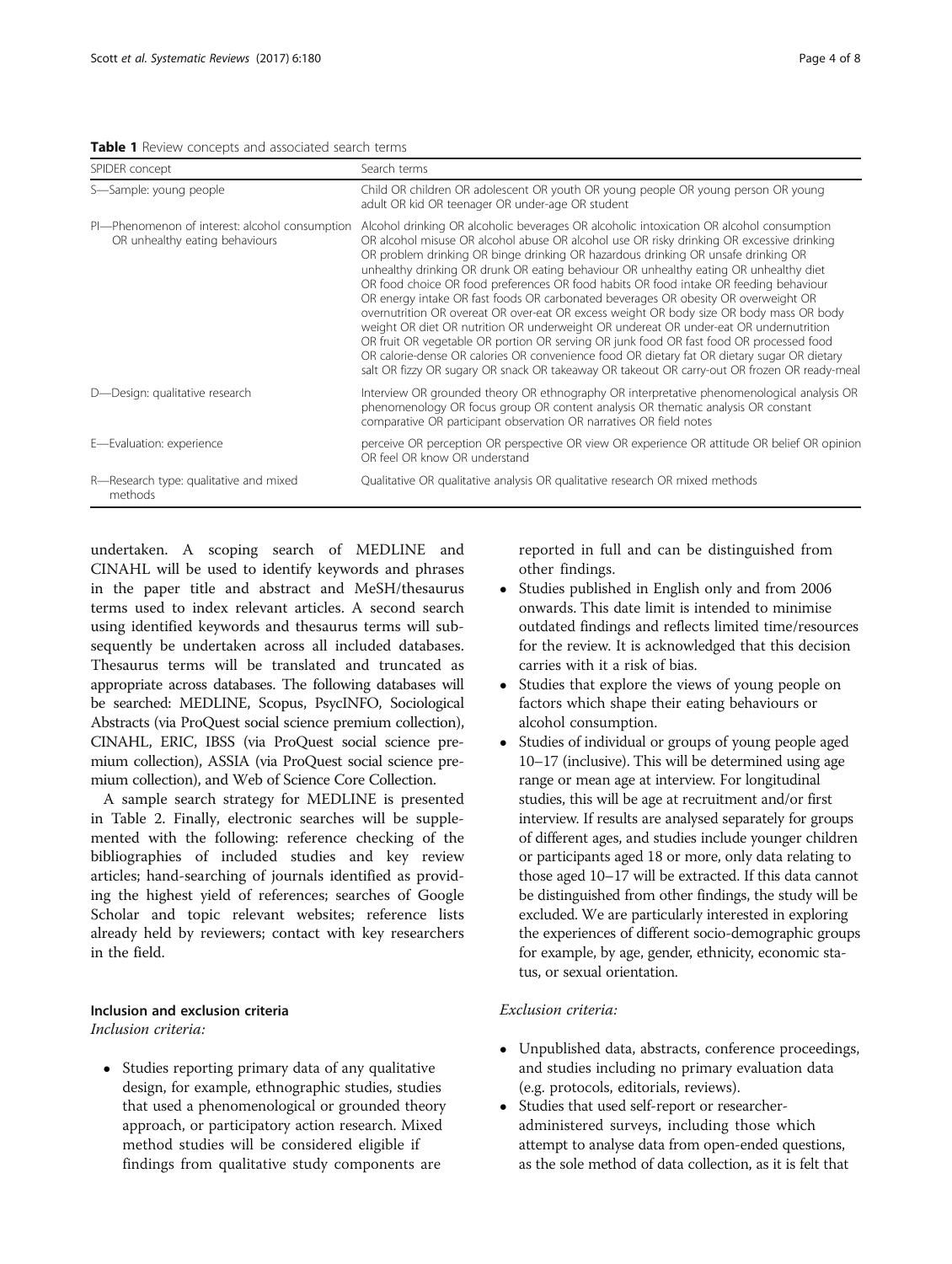# <span id="page-4-0"></span>Table 2 Sample MEDLINE search strategy

- 1. exp. Alcohol Drinking/
- 2. exp. alcoholic beverages/
- 3. alcoholic intoxication/
- 4. (alcohol\* adj2 (abuse\* or misuse\* or use\* or consum\* or drink\* or excess<sup>\*</sup> or problem<sup>\*</sup> or risk<sup>\*</sup>)).mp.
- 5. alcohol\*.mp.
- 6. ((binge or problem\* or risk\* or excess\*) adj2 drink\*).mp.
- 7. ((hazardous or unsafe or unhealthy) adj2 drink\*).mp.
- 8. drunk\*.mp.
- 9. (intoxicat\* adj4 (drink\* or alcohol\*)).mp.
- 10. (wine or beer or spirits).mp.
- 11. exp. overweight/
- 12. exp. overnutrition/or hyperphagia/
- 13. exp. "Body Weights and Measures"/
- 14. Food preferences/
- 15. \*Feeding Behaviour/or exp. Food habits/
- 16. Energy Intake/
- 17. fast foods/or carbonated beverages/
- 18. (obes\* or over?weight or over?nutrition).ti,ab.
- 19. (excess adj2 weight).ti,ab.
- 20. ((eat\* or food\* or feed\*) adj2 (behavio?r\* or excessive\* or choice? or pattern? or habit? or intake? or preference?)).ti,ab.
- 21. (body adj2 (mass or size or weight)).ti,ab.
- 22. (diet\* or nutrition).ti,ab.
- 23. over?eat\*.mp.
- 24. (under?weight or under?nutrition or under?eat).ti,ab.
- 25. (unhealth\* adj2 (diet\* or eating or food\*)).mp.
- 26. ((vegetable\* or fruit) adj2 (eat\* or intake or consum\* or portion\* or serving? or frequenc<sup>\*</sup> or number? or preference? or choice<sup>\*</sup>)).mp.
- 27. (((junk or fast or unhealthy or choice? or processed) adj2 food\*) or fastfood).mp.
- 28. (calorie-dense adj2 (food? or beverage? or drink?)).mp.
- 29. (convenien\* adj2 (food\* or meal\*)).mp.
- 30. (excess\* adj2 (fat\* or salt\* or sugar\*)).mp.
- 31. (energy adj1 intake).mp.
- 32. (poor adj2 diet).mp.
- 33. snack\*.mp.
- 34. calorie\*.mp.
- 35. (((fizzy or sugary or carbonated) adj2 drink\*) or soda or coca-cola or coke or cola or pop).mp.
- 36. (take?away or take?out or carry?out).mp.
- 37. (((frozen or ready or TV or television) adj2 meal?) or ((TV or television) adj2 dinner?)).mp.
- 38. ((portion or serving) adj2 size?).mp.
- 39. or/1-38
- 40. Young Adult/

# Table 2 Sample MEDLINE search strategy (Continued)

- 41. (young adj2 (adult? or person?)).mp.
- 42. ((college\* or university) adj2 student?).mp.
- 43. child\*.mp.
- 44.under?age\*.mp.
- 45. late-teen\*.mp.
- 46. early-adult\*.mp.
- 47. (adolescen\* or youth\* or undergraduate\* or freshmen or fresher? or teen\* or kid\* student?).mp.
- 48. or/40-47
- 49. exp. Interview/or interview.mp.
- 50. 'grounded theory'.mp.
- 51. ethnography.mp.
- 52. exp. Qualitative Research/or 'interpretative phenomenological analysis'.mp.
- 53. phenomenology.mp.
- 54. exp. Focus Groups/or 'focus group'.mp.
- 55. 'content analysis'.mp.
- 56. 'thematic analysis'.mp.
- 57. 'constant comparative'.mp.
- 58. 'participant observation'.mp.
- 59. narrative\*.mp.
- 60. 'field notes'.mp.
- 61. or/49-60
- 62. perceive.mp.
- 63. perception\*.mp.
- 64. perspective\*.mp.
- 65. view.mp.
- 66. experience.mp.
- 67. exp. Attitude/or attitude.mp.
- 68. belief\*.mp.
- 69. opinion.mp.
- 70. feel\*.mp.
- 71. know\*.mp.
- 72. understand\*.mp.
- 73. or/62-72
- 74. exp. Qualitative Research/or qualitative.mp.
- 75. 'qualitative analysis'.mp.
- 76. 'mixed method\*'.mp.
- 77. or/74-76
- 78. 39 and 48 and 61 and 73 and 77

\* represents the PubMed symbol for truncation

survey data cannot explore the topic in sufficient depth.

 Qualitative research that has not ascertained the views young people themselves but has analysed texts, e.g. discourse analysis.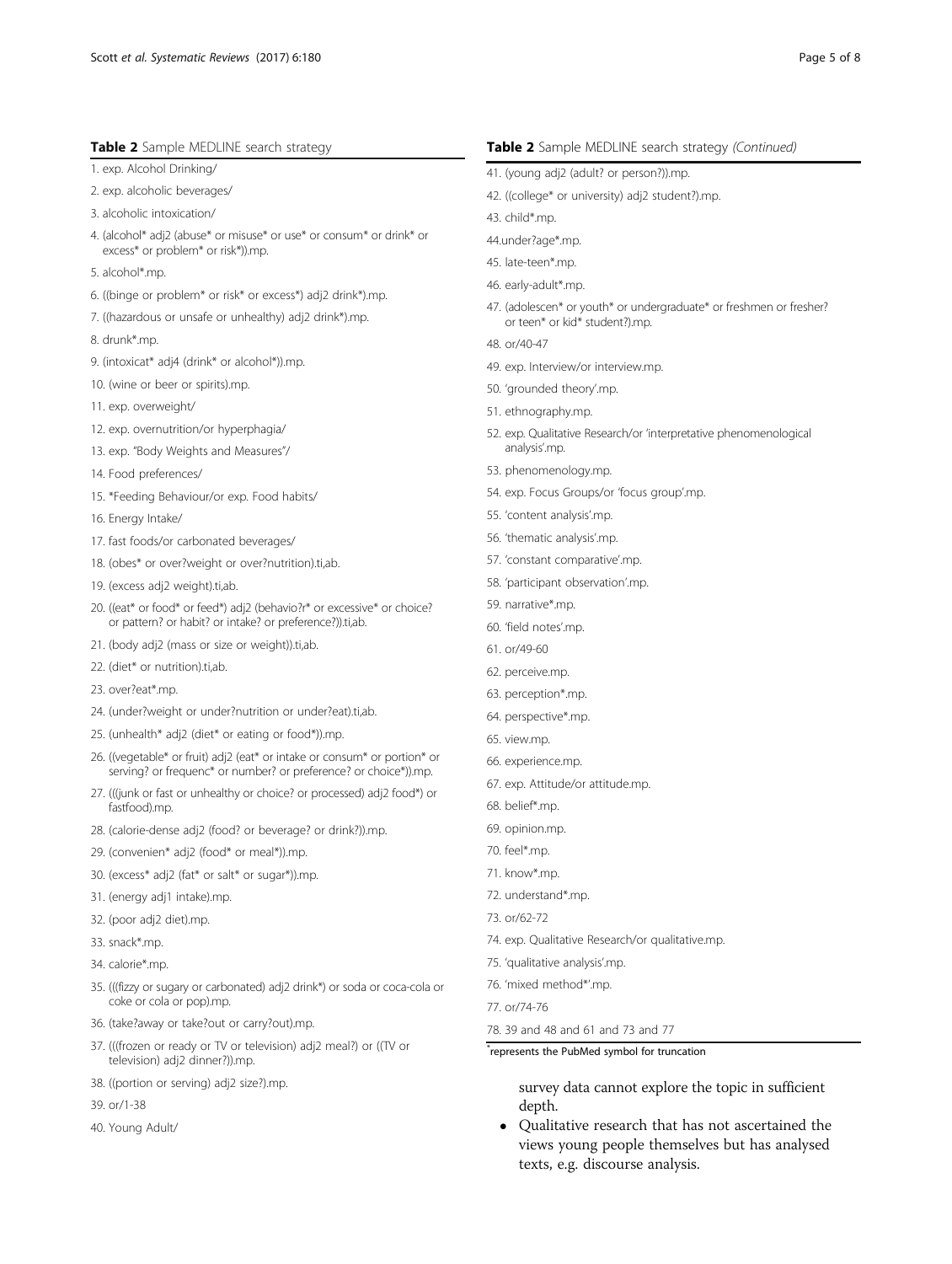• Studies where the study population: (a) require specialist treatment for alcohol dependency or weight loss and gain (i.e. specialist weight management services (tier 3) and bariatric surgery or drugs (tier 4)); and (b) pregnant or breastfeeding adolescent women whose current eating pattern may be time-limited and not reflective of usual diet behaviours. Those in receipt of tier 1 or tier 2 weight management services or lifestyle interventions will be included in the review.

#### Data selection and extraction

The title and abstract of all records retrieved (minus duplicates) will be downloaded to Endnote X7 and independently screened by two researchers, with full text copies of potentially relevant papers retrieved for indepth review against the inclusion criteria. Any uncertainties will be resolved by discussion and referral to a third party if necessary. Reasons for exclusion will be noted at the full text stage. A flow chart of the selection process, following PRISMA guidelines, will be produced. The JBI Qualitative Assessment and Review Instrument (QARI) [\[55](#page-7-0)] will be adapted to an Excel spreadsheet and will guide the extraction of information. Extracted data will include, but not be limited to, phenomena of interest, aims/objectives and methodological approach and analysis methods; conceptual or theoretical basis underlying the study, interviewee characteristics (e.g. sample size, average age, %male/female, education level), and findings of significance to the review question (i.e. influencing factors). Wherever possible, original quotes will be extracted. Data extraction will be carried out by one researcher and checked by another. Where publications lack details required for quality assessment or full data extraction, authors will be contacted to request further information.

# Quality assessment

# Initial assessment

Identified studies will be assessed by two independent reviewers for methodological validity using the Critical Appraisal Skills Programme (CASP) Qualitative Research Checklist [\[56\]](#page-7-0). This appraisal tool was chosen as it can be applied to different types of qualitative design and its 10-item checklist allows rapid and robust evaluation in relation to domains such as appropriateness of study design, data collection techniques, and analysis methods used. Any disagreements that arise between the reviewers will be resolved through discussion or with a third reviewer.

#### Comprehensive assessment

At the second level of appraisal, we will use the GRADE-CERQual guidance [\[57](#page-7-0)] to identify which findings are strongly supported or less well supported. No established methods or guidance currently exist on how to assess whether, and to what extent, dissemination bias might be present in the findings of qualitative evidence syntheses [\[58](#page-7-0)]. Therefore, we recognise this as a limitation of our assessment of the field. Two reviewers will independently review each study using guidance derived from GRADE-CERQual to reach consensus. In order to facilitate comparisons across the reviewed studies, a table presenting these findings will be presented.

#### Data synthesis

Participant quotations and text under the headings "findings" or "results" extracted from identified papers will be entered verbatim into Nvivo 8 software (QSR International, Melbourne, Australia), where data will be stored and coded. Qualitative synthesis will involve three core phases: line-by-line coding of findings, development of descriptive themes, and development of analytical themes [[59](#page-7-0), [60\]](#page-7-0). Following the principles of qualitative synthesis, and informed by meta-ethnography in particular, our approach will entail the systematic identification of shared concepts and themes mapped across studies included in the synthesis [\[61\]](#page-7-0). We will record key concepts and contextual details to understand the interpretations in every paper, and concepts will be explored for convergent or divergent cases across the studies, by a process referred to as reciprocal translation, similar to the constant comparative techniques used in primary qualitative research. Thus, our synthesis will interpret individual studies by identification of second-order constructs (interpretations offered by the original researchers) and third-order constructs (development of new interpretations beyond those offered in individual studies) by way of the development of a 'model structure' of shared influences upon both unhealthy eating behaviours and alcohol use amongst young people aged 10–17 [\[62](#page-7-0)]. This model structure will inform subsequent exploratory work and intervention co-design with young people. Meetings will be held to discuss disagreements at any stage of assessment. If unresolved, the opinion of another member of the project team will be sought.

## **Discussion**

Formative qualitative research, and the synthesis of qualitative work, has a key role to play in intervention development, particularly in relation to exploration of content, design and modality as well as in determining acceptability and feasibility within target population groups [\[63, 64](#page-7-0)]. This review is situated within a broader mixed method programme of work. Review findings will first be used to inform in-depth qualitative work which seeks to investigate young people's viewpoints regarding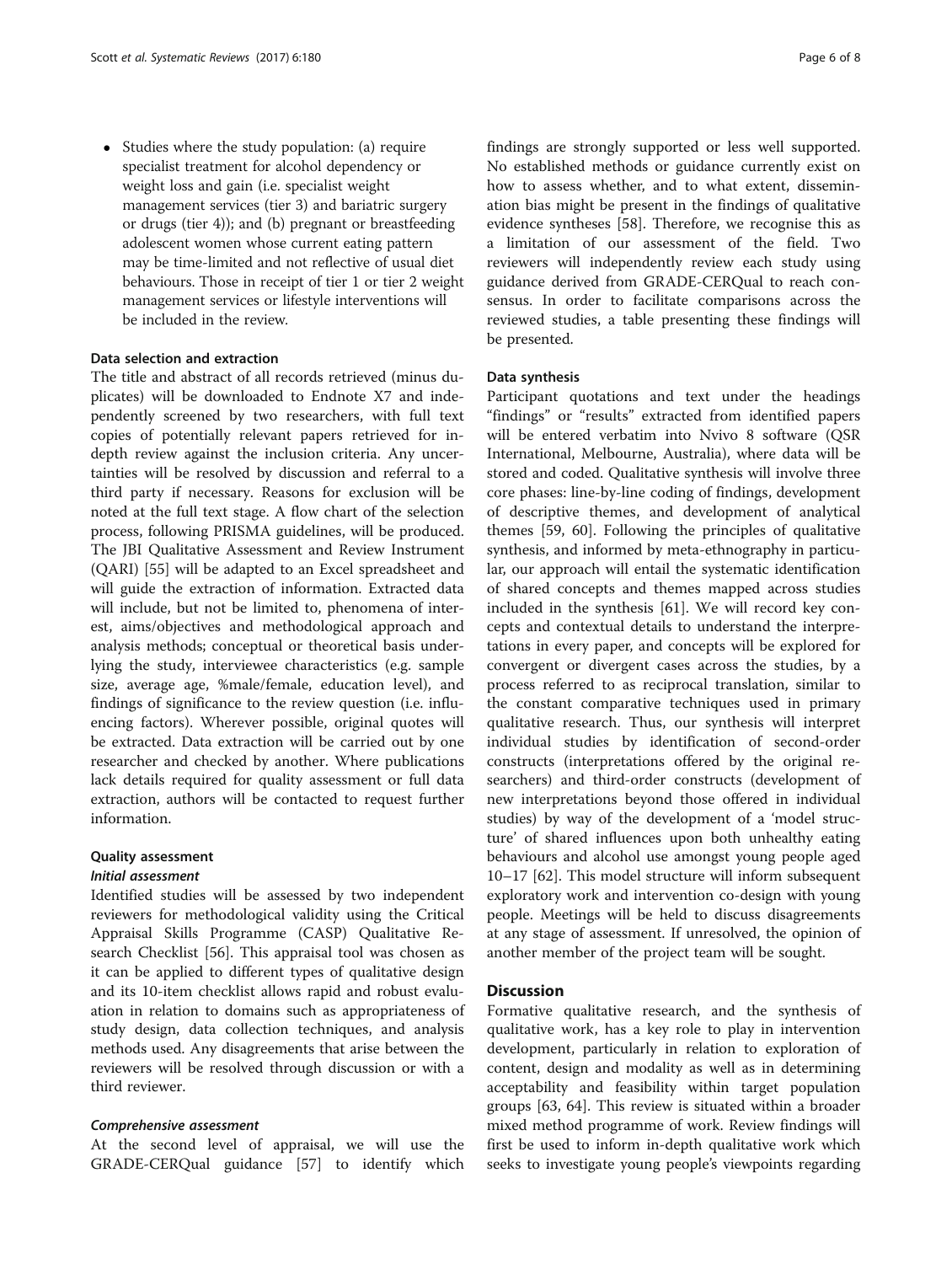<span id="page-6-0"></span>the relationship between their eating behaviours and linked alcohol use, in order to identify influential factors which cut across both consumption behaviours. Data will subsequently inform the design of tailored, theorydriven multiple risk-behaviour interventions to reduce health and social inequalities due to excess weight gain and alcohol consumption, and thus cancer risk, amongst young people.

# Additional file

[Additional file 1:](dx.doi.org/10.1186/s13643-017-0574-8) PRISMA-P Checklist. (DOCX 15 kb)

#### Abbreviations

ASSIA: Applied Social Sciences Index and Abstracts; BMI: Body mass index; CASP: Critical Appraisal Skills Programme; CINAHL: Cumulative Index to Nursing and Allied Health Literature; ENTREQ: Enhancing transparency in reporting the synthesis of qualitative research; EPPI: Evidence for Policy and Practice Information; ERIC: Education Resources Information Center; JBI: Joanna Briggs Institute; LILACS: Latin American and Caribbean Health Sciences Literature; NAFLD: Non-alcohol fatty liver disease; NCMP: National Child Measurement Programme; NHS: National Health Service; NICE: National Institute for Health and Care Excellence; PRISMA: Preferred Reporting Items of Systematic Reviews and Meta-Analyses; PRISMA-P: Preferred Reporting Items of Systematic Reviews and Meta-Analyses Protocol; QARI: Qualitative Assessment and Review Instrument

#### Acknowledgements

The authors wish to thank Fiona Beyer for technical assistance in setting up the systematic review. We would also like to thank the Joanna Briggs Institute (Australia) for allowing us to use QARI.

#### Funding

This study was supported by the Economic and Social Research Council (ESRC) as part of a Fuse-funded pump prime small project grant (Research Centre Grant, UKCRC, Res 590-25-0004). The views expressed in this paper are those of the authors and not necessarily those of the funders, the UKCRC or the Department of Health. The funders had no input in developing the protocol and in the decision to submit the article for publication.

#### Availability of data and materials

Not applicable

#### Authors' contributions

SS, AA and EK conceived the study idea and devised the study methodology. FHB, EG, JR and LE participated in the design and coordination of the study. SS was primarily responsible for protocol writing and developed the search strategy. SS and JR will screen identified literature, conduct data extraction and analyse the review findings. All authors read the drafts, provided comments and agreed on the final version of the manuscript.

#### Authors' information

SS, FHB, LE, EG, EK, and AA are members of Fuse—the Centre for Translational Research in Public Health, a UK Clinical Research Collaboration (UKCRC) Public Health Research Centre of Excellence. SS, EK and AA are also supported by the National Institute for Health Research (NIHR)'s School for Public Health Research (SPHR). EK is also a member of the NIHR School of Primary Care Research.

#### Ethics approval and consent to participate

Ethical approval and consent to participate was not required for this review.

#### Consent for publication

Not applicable.

#### Competing interests

The authors declare that they have no competing interests.

#### Publisher's Note

Springer Nature remains neutral with regard to jurisdictional claims in published maps and institutional affiliations.

#### Author details

<sup>1</sup>Institute of Health & Society, Baddiley-Clark Building, Newcastle University, Richardson Road, Newcastle upon Tyne NE2 4AX, UK. <sup>2</sup> Health and Social Care Institute, 1.18 Constantine Building, Teesside University, Borough Road, Middlesbrough TS1 3BX, UK.

#### Received: 21 April 2017 Accepted: 22 August 2017 Published online: 02 September 2017

#### References

- 1. World Health Organisation. Global status report on alcohol and health. Geneva: World Health Organisation; 2014.
- 2. World Health Organisation. Global health risks. Mortality and burden of disease attributable to selected major risks. Geneva: World Health Organisation; 2009.
- 3. Bagnardi V, Rota M, Botteri E, Tramacere I, Islami F, Fedirko V, Scotti L, Jenab M, Turati F, Pasquali E, et al. Alcohol consumption and site-specific cancer risk: a comprehensive dose-response meta-analysis. Br J Cancer. 2015;112:580–93.
- 4. Arnold M, Pandeya N, Byrnes G, Renehan AG, Stevens GA, Ezzati M, Ferlay J, Jaime Miranda J, Romieu I, Dikshit R, et al. Global burden of cancer attributable to high body-mass index in 2012: a population-based study. Lancet Oncol. 2014;16:36–46.
- 5. Roberto CA, Swinburn B, Hawkes C, Huang TTK, Costa SA, Ashe M, Zwicker L, Cawley JH, Brownell KD. Patchy progress on obesity prevention: emerging examples, entrenched barriers, and new thinking. Lancet. 2015;385:2400–9.
- 6. Mokdad AH, Forouzanfar MH, Daoud F, Mokdad AA, El Bcheraoui C, Moradi-Lakeh M, Kyu HH, Barber RM, Wagner J, Cercy K, et al. Global burden of diseases, injuries, and risk factors for young people's health during 1990– 2013: a systematic analysis for the global burden of disease study 2013. Lancet. 2016;387:2383–401.
- 7. Leon DA, McCambridge J. Liver cirrhosis mortality rates in Britain from 1950 to 2002: an analysis of routine data. Lancet. 2006;367:52–6.
- 8. Wang YC, McPherson K, Marsh T, Gortmaker SL, Brown M. Health and economic burden of the projected obesity trends in the USA and the UK. Lancet. 2011;378:815–25.
- 9. Williams R, Aspinall R, Bellis M, Camps-Walsh G, Cramp M, Dhawan A, Ferguson J, Forton D, Foster G, Gilmore I, et al. Addressing liver disease in the UK: a blueprint for attaining excellence in health care and reducing premature mortality from lifestyle issues of excess consumption of alcohol, obesity and viral hepatitis. Lancet. 2014;384:1953–97.
- 10. Jewell J, Sheron N. Trends in European liver death rates: implications for alcohol policy. Clin Med. 2010;10:259–63.
- 11. Hart CL, Morrison DS, Batty GD, Mitchell RJ, Davey Smith G. Effect of body mass index and alcohol consumption on liver disease: analysis of data from two prospective cohort studies. BMJ. 2010;340:c1240.
- 12. Pinto Pereira SM, van Veldhoven K, Li L, Power C. Combined early and adult life risk factor associations for mid-life obesity in a prospective birth cohort: assessing potential public health impact. BMJ Open. 2016;6:e011044.
- 13. National Obesity Observatory.: Obesity and alcohol: an overview. 2012.
- 14. Kipping RR, Smith M, Heron J, Hickman M, Campbell R. Multiple risk behaviour in adolescence and socio-economic status: findings from a UK birth cohort. Eur J Public Health. 2014;25:44–9.
- 15. Rossow I, Kuntsche E. Early onset of drinking and risk of heavy drinking in young adulthood - a 13-year prospective study. Alcohol Clin Exp Res. 2013;37:E297–304.
- 16. Degenhardt L, O'Loughlin C, Swift W, Romaniuk H, Carlin J, Coffey C, Hall W, Patton G. The persistence of adolescent binge drinking into adulthood: findings from a 15-year prospective cohort study. BMJ Open. 2013;3:e003015.
- 17. Craigie AM, Matthews JNS, Rugg-Gunn AJ, Lake AA, Mathers JC, Adamson AJ. Raised adolescent body mass index predicts the development of adiposity and a central distribution of body fat in adulthood: a longitudinal study. Obesity Facts. 2009;2:150–6.
- 18. Yeomans MR. Short term effects of alcohol on appetite in humans. Effects of context and restrained eating. Appetite. 2010;55:565–73.
- 19. Sayon-Orea C, Martinez-Gonzalez MA, Bes-Rastrollo M. Alcohol consumption and body weight: a systematic review. Nutr Rev. 2011;69:419–31.
- 20. Shelton NJ, Knott CS. Association between alcohol calorie intake and overweight and obesity in English adults. Am J Public Health. 2014;104:629–31.